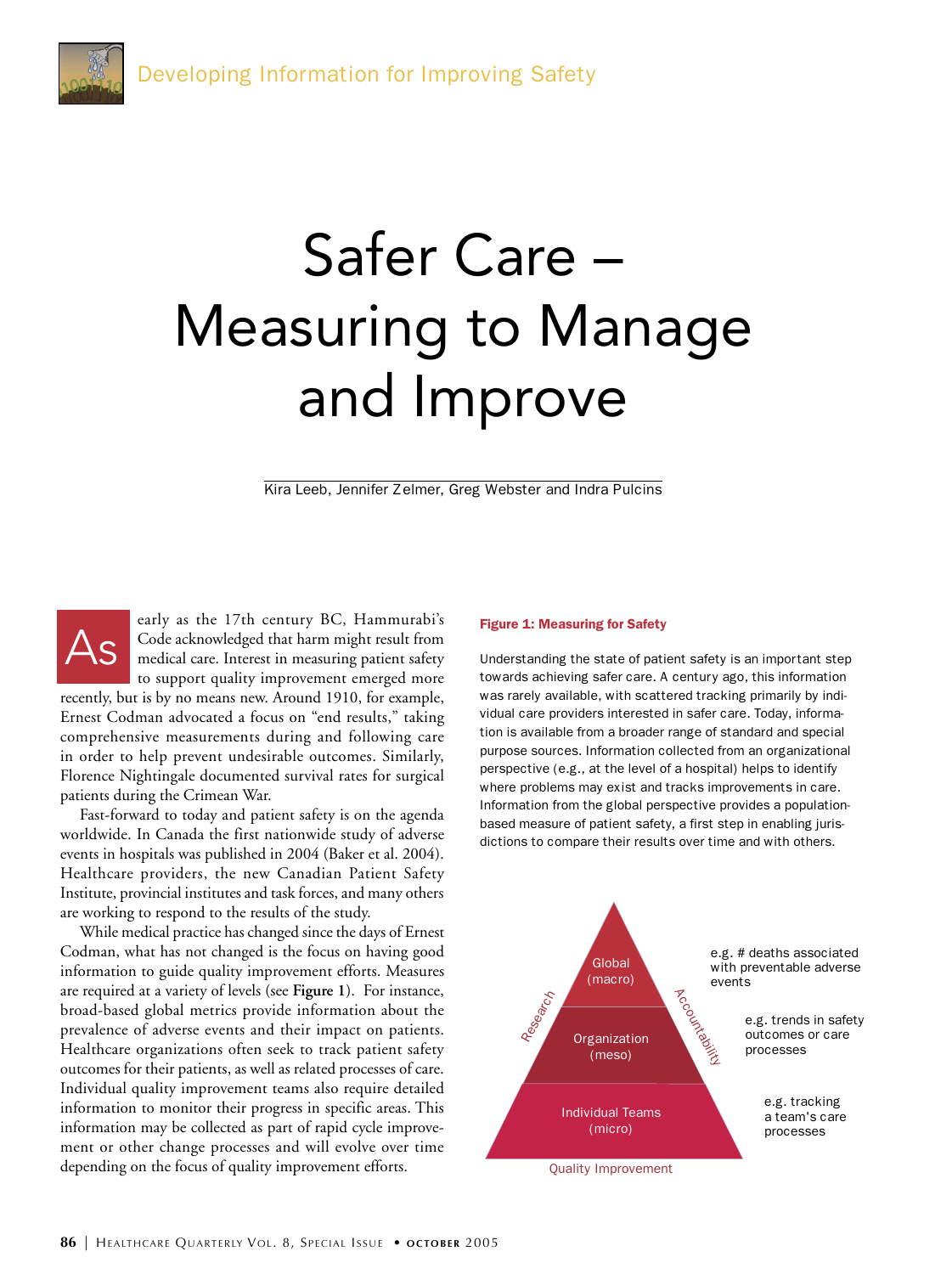# FROM THE GLOBAL PERSPECTIVE

In 2004 approximately one in four (23%) Canadian adults 15 years and older said that they or a member of their family had experienced an adverse event related to their medical care (Canadian Institute for Health Information 2004). That translates to about 5.2 million people across the country. Almost a third (30%) said that the most recent event happened within the last year.

In hospitals, the largest study in Canada of adverse events found that between 9,250 and 23,750 medical and surgical adult patients with overnight hospital stays in 2000–2001 experienced a preventable adverse event and later died (Baker et al. 2004). Interestingly, the public tends to estimate much lower numbers of deaths. In 2003–2004 the Canadian Institute for Health Information (CIHI) commissioned a telephone survey of just over 4,200 adults across the country. Only 7% of respondents thought that 10,000 or more Canadians die in hospital each year from preventable adverse events (Canadian Institute for Health Information 2005a). Another 21% said that they did not know how many people died annually. Similarly, most respondents to a 2000 survey in the U.S. believed that fewer in-hospital deaths due to preventable errors occurred than estimated by authors of a landmark study by the Institute of Medicine (Blendon et al. 2002).

While many studies provide overall estimates of adverse event rates, more detailed research demonstrates that the frequency of specific types of adverse events varies widely. For example, adverse events related to medications are much more common than those related to infected blood transfusions (see **Table 1**). Emerging data also suggest that rates may vary significantly from one part of the country to another. Regional in-hospital hip fracture rates, for instance, ranged from 0.5 to 3.4 per 1,000 seniors admitted to Canadian acute care hospitals in 2001–2002 to 2003–2004 (excludes Quebec and Manitoba) (Canadian Institute for Health Information 2005b).

## Table 1: How Often Various Types of Adverse Events Occur

| <b>Event Type</b>                                                                                                                    | <b>Rate</b>                                                   |
|--------------------------------------------------------------------------------------------------------------------------------------|---------------------------------------------------------------|
| Reporting having been given the wrong medica-<br>tion or the wrong dose by a doctor, hospital or<br>pharmacist in the past 2 years** | 1 in 9 adults with health<br>problems                         |
| Contracting a healthcare-related infection while<br>in an acute care hospital****                                                    | 1 in 9 adults<br>1 in 11 children                             |
| Experiencing an adverse event in an acute care<br>hospital*                                                                          | 1 in 13 adult medical/<br>surgical patients                   |
| Reporting an adverse event in the past year for<br>oneself or a family member***                                                     | 1 in 16 adults                                                |
| Third/fourth-degree tears during childbirth                                                                                          | 1 in 20 mothers who deliver<br>vaginally in hospital          |
| Birth trauma (e.g. bone, scalp or spinal cord<br>injury at birth)§                                                                   | 1 in 81 newborns                                              |
| Death associated with a "preventable" adverse<br>event in an acute care hospital*                                                    | 1 in 152 adult medical/<br>surgical patients                  |
| Adverse transfusion reactions§                                                                                                       | 1 in 299 patients who<br>receive a transfusion in<br>hospital |
| In-hospital hip fractures§                                                                                                           | 1 in 1,250 hospitalized<br>seniors                            |
| Foreign object left in after procedure§                                                                                              | 1 in 6,667 medical/ surgical<br>patients                      |
| Hepatitis B infected blood <sup>a</sup>                                                                                              | 1 in 72,046 units of trans-<br>fused blood                    |
| Hepatitis C infected blood <sup>a</sup>                                                                                              | 1 in 2,857,143 units of trans-<br>fused blood                 |
| HIV-infected blood a                                                                                                                 | 1 in 10,000,000 units of<br>transfused blood                  |

#### Sources:

\* G. R. Baker et al., "The Incidence of Adverse Events in Canadian Hospitals," Canadian Medical Association Journal, 170,11 (2004):1678–1686.

\*\* From: R. J. Blendon, C. Schoen, C. DesRoches, R. Osborn, K. Zapert, "Common Concerns Amid Diverse Systems: Health Care Experiences in Five Countries," Health Affairs 22, 3 (2003):106–121.

\*\*\* Canadian Institute for Health Information (survey conducted by The Berger Population Health Monitor) (Toronto: CIHI, 2004); includes adults 15 years of age and older.

\*\*\*\*From Canadian Nosocomial Infection Surveillance Program and the Canadian Hospital Epidemiology Committee of Health Canada.

§ Discharge Abstract Database for 2001–2002 to 2003–2004, CIHI

a From: J. A. Chiavetta, M. Escobar, A. Newman, Y. He, P. Driezen, S. Deeks, D. Hone, S. O'Brien, G. Sher, "Incidence and Estimated Rates of Residual Risk for HIV, Hepatitis C, Hepatitis B and Human T-cell Lymphotropic Viruses in Blood Donors in Canada, 1990–2000," Canadian Medical Association Journal 169, 8 (2003): pp. 767–773. Estimates based on units of donated blood. Excludes Quebec.

Note: The figures above are based on point estimates of adverse event rates. See the original references for more information on confidence intervals around these estimates.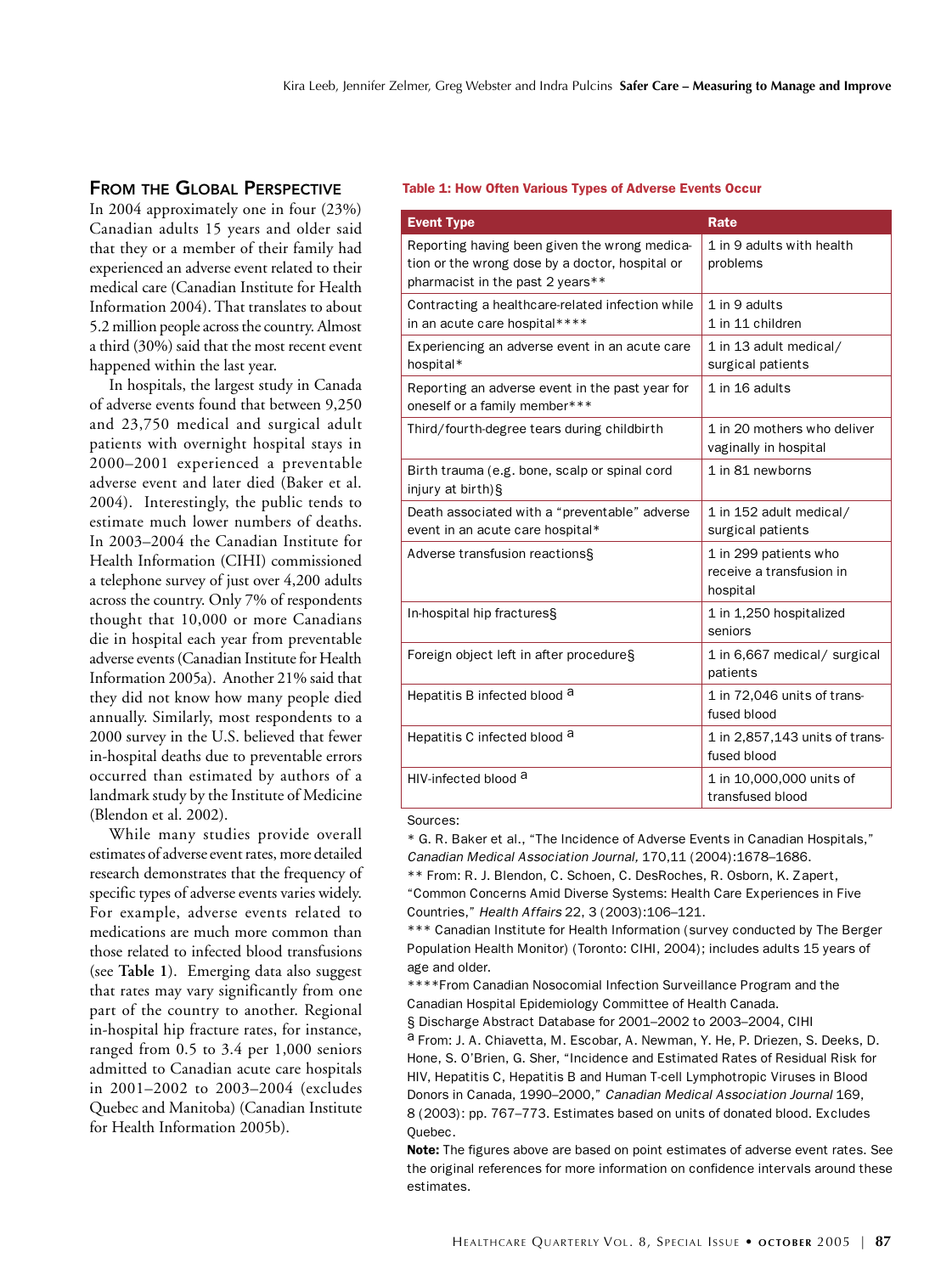# A VIEW FROM THE ORGANIZATIONAL **PERSPECTIVE**

Knowing the extent to which adverse events occur within a population provides a baseline from which to start to measure change. However, individual health care organizations may also use more detailed qualitative and quantitative measures to track their progress towards safer care and to identify opportunities for quality improvement.

One option is to compare outcomes with other similar healthcare providers. The majority of hospital executives in all five countries surveyed by the Commonwealth Fund in 2003 felt that this approach would be somewhat or very effective in improving quality of care (see **Figure 2**) (Blendon et al. 2004). Compared with other countries, Canadian hospital executives were among the most supportive of disclosing quality information, such as the rates of nosocomial infections and medical errors, to the public.

Already, a number of initiatives are underway that build on these premises. For example, a number of health regions and hospitals across the country participate in the CIHI/Hay Group Benchmarking Comparison of Canadian Hospitals. In recent years, this project has included a range of patient safety indicators. At a regional level, comparable data on selected outcomes of care (e.g., 30-day in-hospital acute myocardial infarction mortality) and patient safety (e.g., in-hospital hip fracture

rates) are produced through the CIHI/Statistics Canada Health Indicators Project. There are also several provincial initiatives and efforts to provide comparable information for different specialty areas.

Additional initiatives are also emerging. For example "*Safer Healthcare Now*!", a grassroots patient safety campaign aimed at reducing preventable complications and deaths, is testing the use of intervention-specific process and outcome measures, as well as broad-based safety indicators. Originally developed in the United Kingdom, Hospital Standardized Mortality Ratios (HSMRs) compare observed versus expected deaths on a hospital-specific basis, adjusted for the age, sex, diagnoses, and admission status of its patients (Jarman et al. 2005). The Institute for Healthcare Improvement in the United States is now using this measure to track the success of its 100,000 Lives patient safety campaign, and it will be a core measure for the Canadian *Safer Healthcare Now*! campaign.

HSMRs provide a baseline from which hospitals can track and compare their results over time. In 2000, for example, the Walsall Hospitals NHS Trust in England had 1,080 deaths compared with the 830 that would be expected based on the

#### Figure 2: Outcome Comparisons and Improving the Quality of Care

In 2003 hospital executives from five countries were asked how effective they thought having outcome comparisons with other hospitals would be in improving quality of care. Over 80% in each country, including Canada, felt they would be either a somewhat or very effective means mechanism for quality improvement.



Source: Blendon R.J., C. Schoen, C. M. DesRoches, R. Osborn, K. Zapert, and E. Raleigh. 2004. "Confronting Competing Demands To Improve Quality: A Five-Country

patient mix that they cared for (Jarman et al. 2005). This translates into an HSMR or 130, the highest level of any hospital in the country at the time. Through a series of concerted improvements, over a four-year period they reduced their HSMR to 93. That represents a reduction of 295 observed compared with expected deaths per year.

## FROM THE TEAM PERSPECTIVE

Measurement is at the heart of many quality improvement efforts. For example, Plan, Do, Study, Act (PDSA) cycles are being used by healthcare teams across Canada and around the world. This approach uses pragmatic data collection and measurement activities to inform and support incremental changes in the process of care. For the local teams leading these initiatives, measurement is not the goal; rather it is a tool that facilitates progress towards the goal. Unlike measurement for research, data used by quality improvement teams often involves smaller samples and less complex collection methods (Institute for Healthcare Improvement 2005).

In some cases, teams may be able to build on shared approaches to data collection and analysis. For example, The